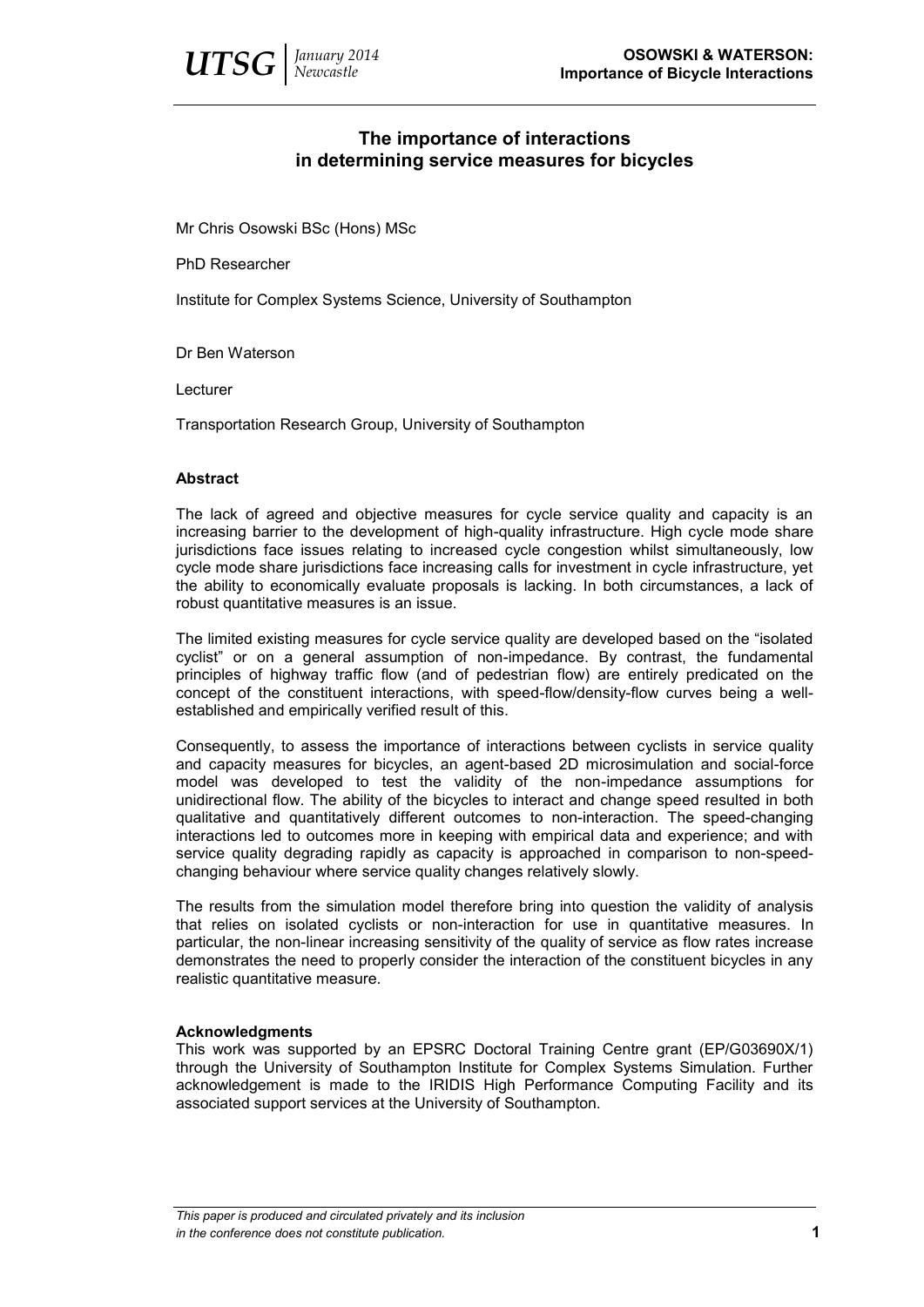## **1. Introduction**

The related concepts of highway capacity and service quality have, in their current incarnation, informed road designers since the 1950s (e.g. Road Research Laboratory, 1965; Transportation Research Board, 2010). Whilst refinements have been made to the details of the measures over the intervening years, the core concepts have remained relatively static. For motor vehicles, the jamming density of traffic does not lead to the most efficient flow of vehicles as service quality degrades and flow breakdowns occur before the jamming density is reached. The same principles have also been long demonstrated as applicable to pedestrians (Fruin, 1971). In both cases, it is possible to quantitatively measure the degradation in driving (or crowding) conditions that occurs up to and beyond the optimum flow density. The resulting 'speed-flow'/'flow-density' curves, which reflect the impact of the interaction of the constituent users, are key to the basics of traffic engineering and find direct use in most macroscopic models (e.g. Atkins, 2013; Halcrow, n.d.). The Level of Service (LoS) measure<sup>1</sup>, commonly used in the USA (American Association of State Highway and Transportation Officials, 2001), represents a categorical simplification of these principles. By contrast, the effect of the equivalent interactions for cycle flows, is poorly understood.

This paper presents the results of the development of a microsimulation model based upon the Social Force Model (SFM) developed by Helbing & Molnár (1995). This model has been used with great success in pedestrian modelling and forms the backbone of the major commercial packages currently used in industry (i.e. Legion and VisWalk). We propose that the basic components of the pedestrian SFM, are also likely applicable to cyclists. By aggregating basic aspects of the individual behaviour of cyclists from the literature, the model is used to demonstrate the impact of the assumptions underlying the (limited) current service quality measures for non-individual cyclists. Thereafter, by further application of reasonable cycle behaviour to the model (specifically, the ability to change speed in response to the surrounding presence of cyclists), speed-flow curves (and other emergent phenomena) are developed. This development of 'classic' speed-flow curves for cycles from a literature basis, and in a relatively simple model, indicate that an assumption of 'the isolated cyclist' cannot be used in the development of a robust quantitative measure for cycle quality of service.

## **2. Capacity and Service Quality**

Despite the wide use of cycles substantially before the wide use of motor vehicles (e.g. Department for Transport, 2012), there are no robust quantitative measures for cycle user service quality in existence. In the UK and Europe, quality measures are informed by somewhat nebulous qualitative measures such as user comfort and satisfaction (CROW, 2007); whereas in the USA, attempts at quantitative measures and the development of a Level of Service (LoS) measure, are limited to the 'isolated cyclist' (perhaps representative of the generally low cycle rates in the USA; Barker et al., 2008). Limited US displays of a progressive attitude towards cycling (New York City Department of Transport, 2008) are focussed on the qualitative, as is also generally the case in the UK and Europe (City of Copenhagen, 2011; Greater London Authority, 2013). Even in those jurisdictions with some of the internationally highest cycle mode shares, the case for further infrastructure expansion is usually established almost exclusively through qualitative measures derived, at least in part, from user surveys (City of Copenhagen, 2011; CROW, 2007).

# **2.1. The Capacity of Cycle Infrastructure**

There is a clear need for robust quantitative measures for cycle service quality. On the societal level, the value of cycling is established to hold a high cost-benefit ratio (CTC, 2013) but, save for (generally) limited national government support, cycle schemes and infrastructure are overwhelmingly delivered at the municipal or sub-regional level, where

l

<sup>&</sup>lt;sup>1</sup> Levels of Service are a categorical "A to F" measure for the quality of service on a given stretch of highway; 'A' representing free-flow of a few vehicles and 'F' the other extreme of a solid/static traffic jam. See also, Section 2.2.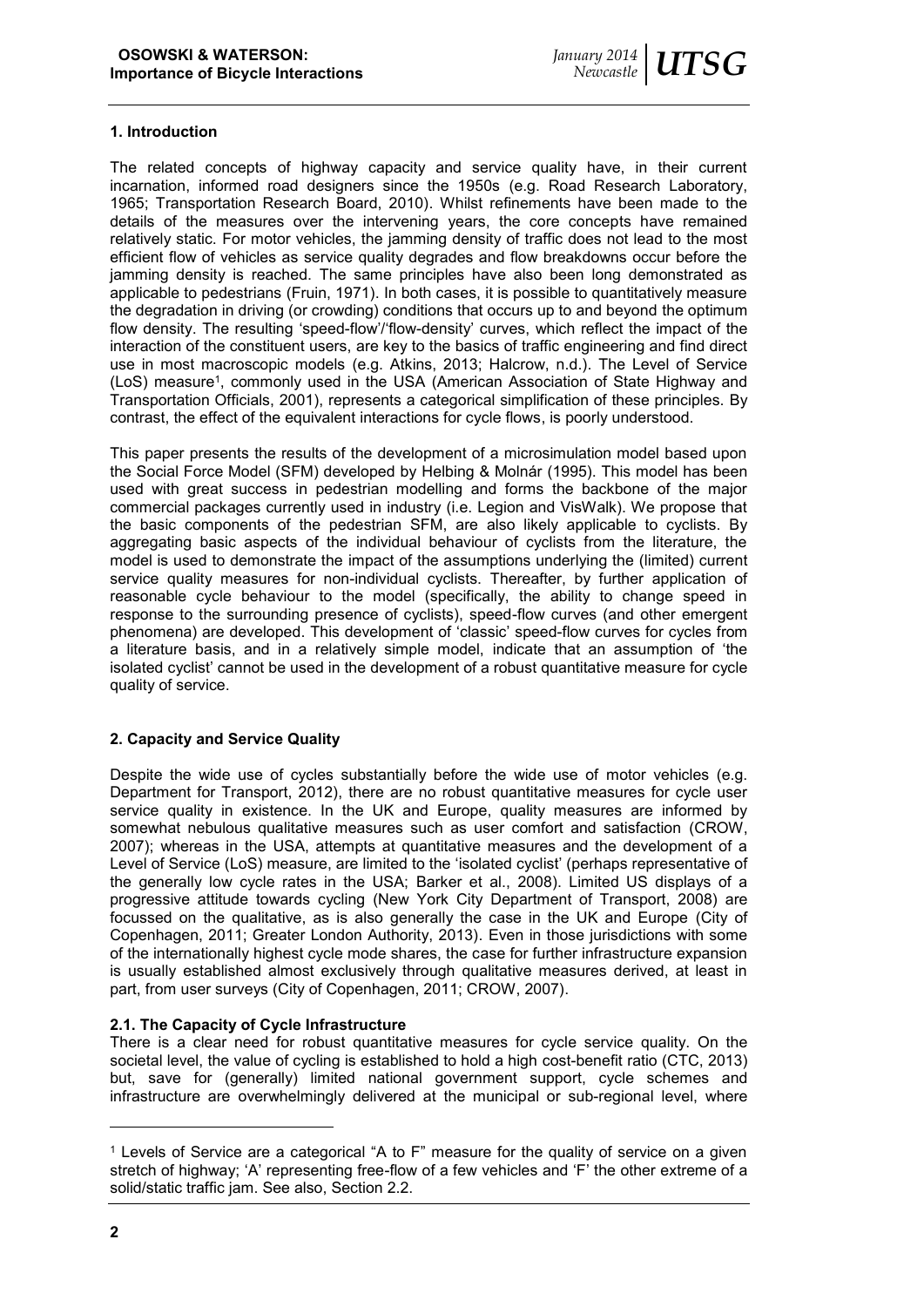relatively immeasurable benefits – such as cost savings to national health care services are essentially externalities and thus not captured in any local attempt to justify a scheme.

Establishing a quantitative measure by which highway (and/or pedestrian realm) schemes can be objectively measured and valued at the local level is dependent on the understanding of the capacity for constituent vehicles (and/or pedestrians). The continued development of quantitative tools such as Vissim (PTV, 2013a) and SATURN (Atkins, 2013), validation through use and the increases in available computer power have allowed the use of quantitative tools on all scales of highway/pedestrian scheme. Quantitative considerations are key to the UK transport planning process at the local scale (e.g. Transport for London, 2010) and, on a larger scale, through processes such as COBA (Department for Transport, 2004).

For bicycles however, the scale of data required to establish robust capacity measures is simply not available. The lack of reliable automated counters for cycle traffic, and the difficulty of accounting for homogeneous infrastructure and traffic flow, remains (amongst other reasons) a substantial barrier to the cost-effective collection of such data. Microscopically, pedestrian modelling has faced many of the same issues relating to data collection and simulation modelling tools such as Pedroute (Halcrow, n.d.), VisWalk (PTV, 2013b) and Legion (Legion Ltd., 2013) are widely used in industry to simulate and ex ante test the design of pedestrian spaces, and quantitatively assess the operation and/or safety critical aspects. Whilst Pedroute operates in a macroscopic manner based (originally) on detailed surveys of London Underground stations, VisWalk and Legion both operate on a microsimulation basis where the core understanding of pedestrian interaction is sufficient to build large and valid models.

In the literature considering the capacity of cycle infrastructure, there exists little data and where figures are available, they vary between sources by up to two orders of magnitude (Table 1).

| <b>Source</b>             | <b>Use</b>                        | <b>Type</b>                                   | Capacity<br>(bicycles per metre per hour)                           |  |
|---------------------------|-----------------------------------|-----------------------------------------------|---------------------------------------------------------------------|--|
| CROW (2007)               | Design Std:<br><b>Netherlands</b> | Empirical                                     | 75-187.5 (width dependent;<br>NB. Comfort<br>not absolute capacity) |  |
| Botma (1995)              | Design Std:<br><b>USA</b>         | Theoretical                                   | 650                                                                 |  |
| Vejdirektoratet<br>(2012) | Design Std:<br><b>Denmark</b>     | Theoretical                                   | Path up to 2.0m: 1000<br>Path over 2.0m: 1500                       |  |
| Navin (1994)              | None                              | Empirical (with theoretical<br>extrapolation) | 4000                                                                |  |

**Table 1: Literature capacity measures of unidirectional cycle-only infrastructure:**

## **2.2. Service Quality Measures for Traffic**

For highway or pedestrian infrastructure, capacity cannot be defined as simply the maximum number of vehicles or pedestrians that can fit in given road space. For vehicles, this ultimate 'jamming density'<sup>2</sup> results in no movement ability for vehicles thus the overall flow rate is zero. At very low flow, vehicles have complete freedom to move, choose their speed and pass one another; at high flow rates this ability is

l



<sup>2</sup> The traffic density which is essentially 'solid' and in which no vehicle has freedom to move.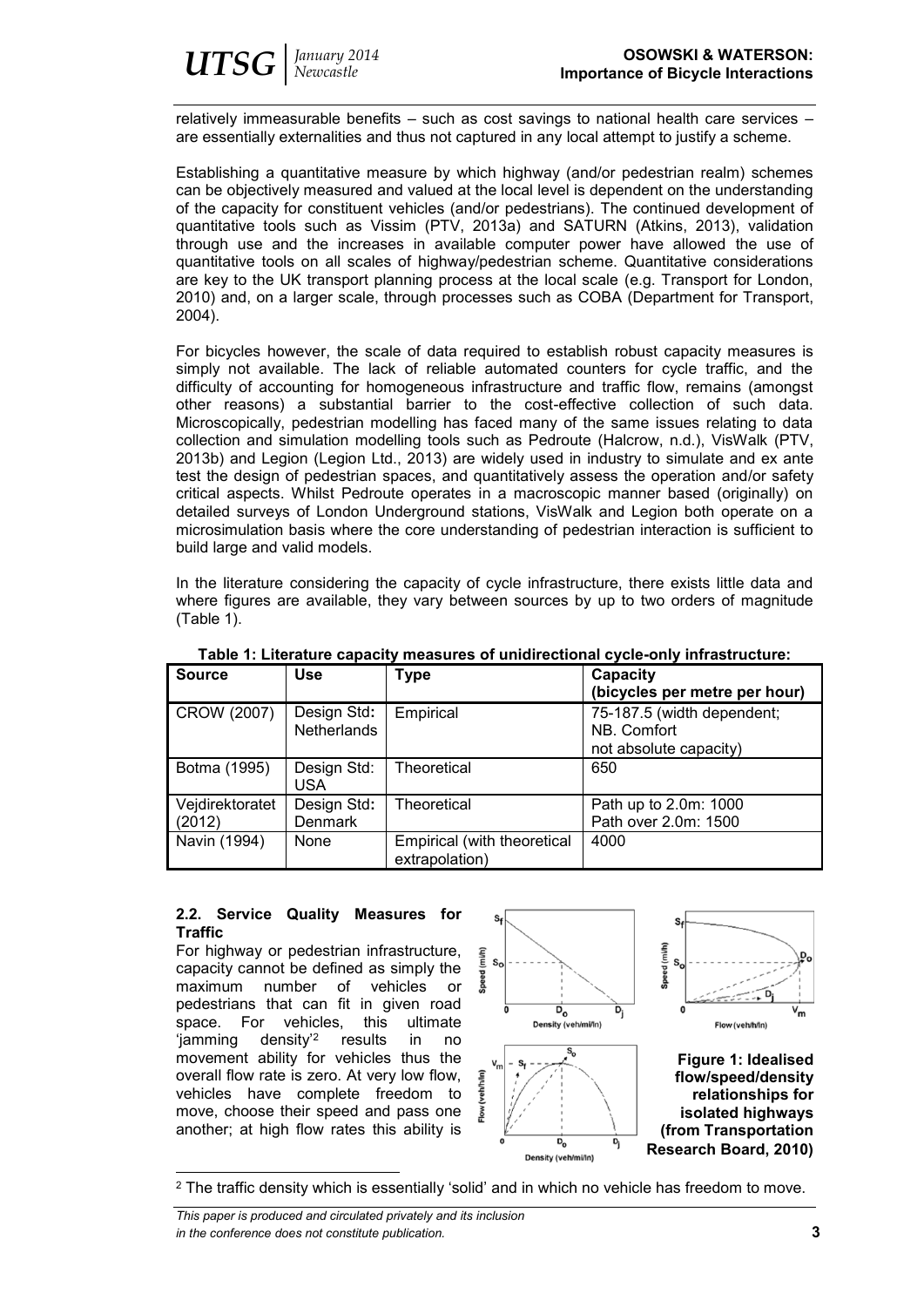limited by the presence of other vehicles, with flow breakdown<sup>3</sup> increasingly likely. This resulting non-linear relationship between speed, density and flow, forms the foundation of traffic engineering (Transportation Research Board, 2010) and equivalent relationships have been shown to apply to pedestrians (Fruin, 1971). Figure 1 illustrates for (idealised) highway traffic.

The various measures that change across the range of flow – such as changes in speed, perceived driving conditions, flow density and ability to overtake – are considered as service quality measures and often (especially in the USA) summarised into the categorical 'A' to 'F' Level of Service (LoS) measure (Transportation Research Board, 2010).

## **2.3. Service Quality Measures for Bicycles**

Section 2.1 noted the lack of capacity measures for even the most basic of bicycle infrastructure and as was mentioned, limited attempts have been made in the literature to establish both capacity and service quality measures. Limited work was undertaken by Navin (1994) involving a group of students under instruction to ride around a large radius loop "as fast as possible". Maximum flow was found at  $14$ kmh<sup>-1</sup> — here one should perhaps compare this with mean cycle speeds noted in Parkin & Rotheram (2010) who measured an empirical



**Figure 2: Empirical results from Navin (1994)**

mean free speed of some 21.6kmh<sup>-1</sup>. A flow-density curve was derived and is replicated in Figure 2.

This output from Navin (1994) demonstrates empirical resemblance to the lower component diagram of Figure 1; potentially establishing the applicability of the relevant traffic flow theories to bicycles. Also of note is a bound to the curve relating to the ability to maintain balance on the bicycle; such a bound does not apply to motor vehicles or pedestrians.

Navin (1994), being empirically derived, makes consideration of the variable Level of Service which exists between the isolated cyclist and a crowded one. However, the maximum capacity is derived based essentially on extrapolated close-contact 'packing' of the cyclists. Whilst this could represent a 'jamming density' in perhaps the absolute sense, real cyclists would be unlikely to arrange themselves in such a dense manner (especially laterally), even in times of complete flow breakdown. Therefore the capacity derived is perhaps unrealistic.

The only other literature relating to service quality (again by way of the Level of Service measure) is Botma (1995), which is especially important as it is the foundation for the bicycle Level of Service measure stated in the Highway Capacity Manual (the HCM; Transportation Research Board, 2010) and is thus potentially in use in the US and other international jurisdictions that derive their highway standards from the Green Book (American Association of State Highway and Transportation Officials, 2001) and/or HCM.

Botma considers the issue of bicycles interacting by considering the distribution of speeds and mathematically deriving the probabilities of passing another bicycle over a given distance. This is work derived from some of the historic Dutch standards (CROW, 1993) where a passing rate of ≤10% is considered acceptable. Botma considers this intuitively low (despite the fact the Dutch standards are both empirically-based and widely considered successful) and derives Levels of Service (LoS) based on various increasing rates of "hindrance" <sup>4</sup> up to a maximum of 100% at the LoS E/F threshold. Simultaneously, Botma makes the assumption that bicycles do not impede one another, even at the highest rates of passing. Whilst the derived service volumes are substantially lower than those proposed by

l

<sup>3</sup> Where speeds (and thus flows) drop to zero, i.e. a traffic jam.

<sup>4</sup> i.e. one-way passing (overtaking) or two-way 'meeting' events.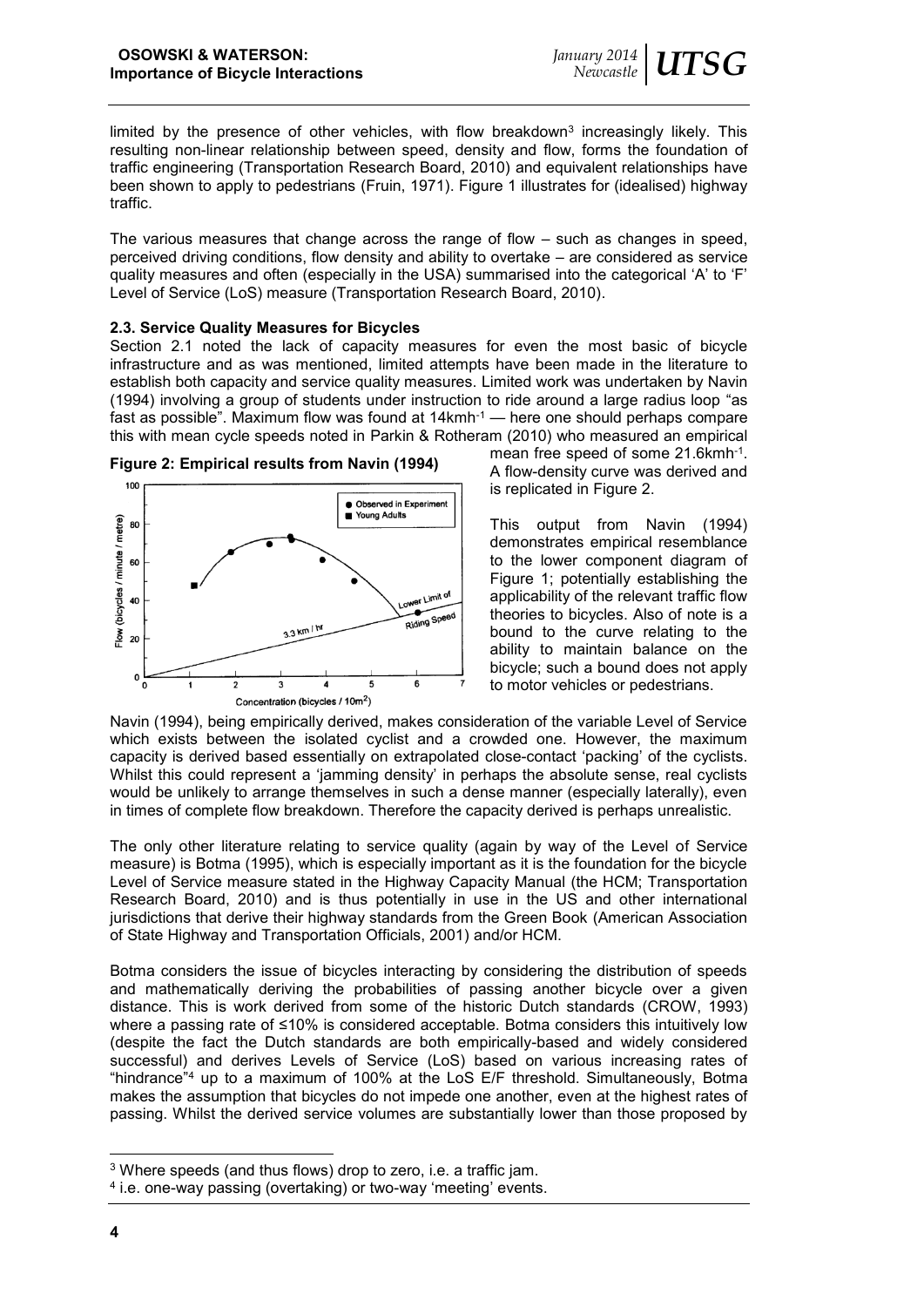

Navin (1994), this is a questionable assumption as it would only take one more than the available 'virtual lane' width of bicycle to simultaneous be engaged in a passing manoeuvre for either a collision, a departure from the carriageway or an avoidance speed change to occur. In any of those cases, clearly bicycle impedance would have occurred and in reality, bicycles would obviously take avoidance action.

## **3. The Social Force Model**

If we are to test the validity of the literature assumption – i.e. does this intuitively obvious fact that cyclists impede one another only occur with a trivial frequency and thus the assumption is a valid simplification – then a method of modelling collision avoidance in a space is required.

Originally constructed by Helbing & Molnár (1995), the Social Force Model (SFM) has become an established tool for the modelling of pedestrian movements. The two major commercial pedestrian microsimulation packages in wide use, PTV VisWalk (part of the Vissim package; PTV, 2013b) and Legion (Legion Ltd., 2013) both depend on the principles established by Helbing & Molnár (VisWalk directly, and Legion by way of distillation in Still; 2000). Their wide use in industry has established the validity of the core models when, as with any model, properly calibrated.

The basis of the SFM is a vectoral 'force-like' quantity named the social force. As opposed a physical force, the social force is a metaphorical force which exists to quantify the "motivation to act". The result, as is observable, is that pedestrians behave as if they were subject to an invisible force; namely, the social force. The social force experienced is the sum of all 'forces' exerted by other pedestrians (i.e. desire to not get too close to one another or conversely, for a group to stay together), by obstacles and boundaries, and by desire to head to a particular waypoint. Given the established validity for collective collision avoidance behaviour, the core of the SFM is adopted here and modelled bicycles will thus navigate a social force field. The mathematical details of the SFM, for brevity, are not replicated here from the original paper (Helbing & Molnár, 1995).

## **4. Model Design**

This paper presents a microsimulation model based upon the Social Force Model developed by Helbing & Molnár (1995), discussed above, and utilising other appropriate literature to ensure the characteristics intrinsic to cycling are properly represented.

The SFM is however, one aspect of the model, namely that relating to collision avoidance and path finding. The SFM itself is of no intrinsic use (save mathematically) without an implementation structure.

## **4.1. Model Implementation**

The developed model utilises basic agent-based principles for the definition of bicycles. Bicycle objects make independent and individual decisions based on their own perception of the social force field surrounding them. Bicycles travel in two dimensional space, unidirectional flow and on a path of fixed width with parallel boundaries; i.e. the simplest form of cycle-only path. Decisions are therefore based solely on boundary avoidance and the avoidance of other bicycles. They are instantiated with Poisson-distributed arrival intervals according to overall parameter rate and purged once they have traversed the defined length. The overall model implementation is detailed in Figure 3.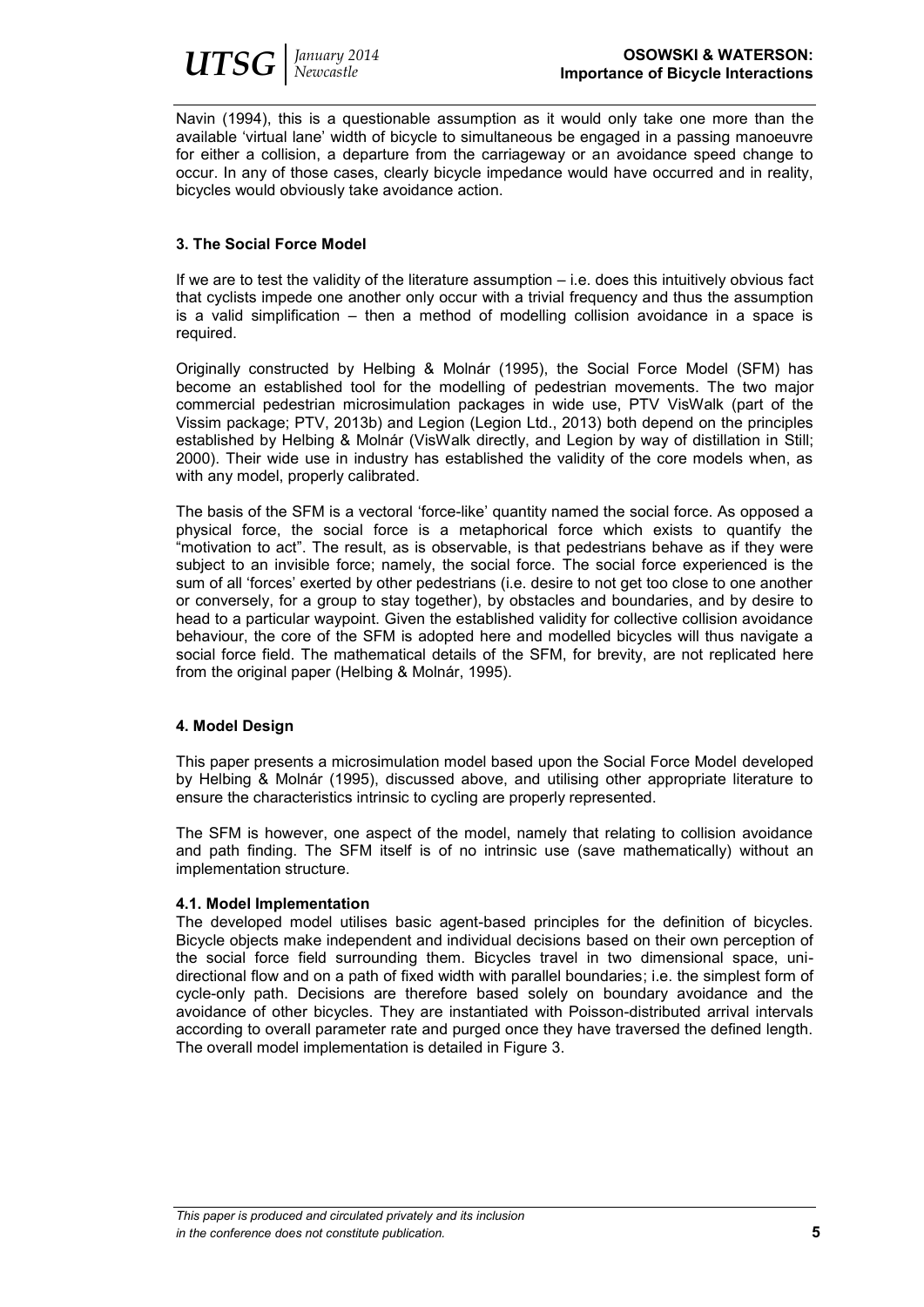

**Figure 3: Overarching model algorithm**

#### **4.2. Social Force Generation**

The spatial arrangement of the force generated by pedestrians is assumed in the SFM to take the form of an ellipse projected in the direction of travel with foci length equivalent to step length. Pedestrians themselves are point objects and are making decisions based on an instantaneous perception of the force field which notionally reflects the future arrangement in the force spatial distribution. However, changing speed or direction is essentially trivial for the pedestrians; i.e. acceleration is unconstrained. For sufficiently long time steps (in the order of a second or more) this may be essentially true, but if time steps are small (especially if substantially sub-1s) then this starts to become less realistic. For bicycles, the definition of "sufficiently long" is likely to be longer than that for pedestrians (given higher speeds) and thus longer than is reasonable for the purposes of modelling the interactions. This time frame is limited (in the absolute) by the ability of the rider to deliver power but given this time length is proportionally long compared to the time frame of interactions, the constraint of the rate of speed change (i.e. acceleration) must be considered for bicycles. Literature on acceleration rates for cyclists is of course limited but figures for acceleration of 0.8-1.2ms<sup>-2</sup> and braking of 1.5ms-2 comfortable and 2.6ms-2 emergency, are quoted in design standards (CROW, 2007). Conversely, whilst not explored therein, it should be noted that empirical data in Parkin & Rotheram (2010) indicates acceleration rates significantly below those in the design standards with mean acceleration in the range of 0.2-0.3ms<sup>-2</sup> for flat (or near-flat) gradients. Nonetheless, that was a small group study and consequently the values of acceleration from CROW (2007) of  $+1.0$ ms<sup>-2</sup> and deceleration at  $-1.5$ ms<sup>-2</sup> are used in the model, as these are likely to have the greatest empirical backing.

Given the higher speeds of cyclists (relative to pedestrians), it is necessary to separate the future situation from instantaneous perception as cyclists need to realistically consider a greater time into the future than is the case for pedestrians. Consequently in this model, bicycles do not consider the force at the point which they currently occupy, but consider it at projected future locations based on the projection of where other bicycles will be at that time. Future force returns are discounted with increasing time to account for the uncertainty in future decisions of the other bicycles; essentially producing a 'net present force' on each considered path choice. Cyclists therefore navigate this force field, seeking vectors that minimise their overall exposure to repulsive force. To enable this, all force generating objects are registered on a 'ForceField object' and bicycles poll this in order to make their steering determinations; the 'ForceField' returning the sum of all forces (polling object excluded) at the given location.

Both boundary objects and bicycles have different force profile generation to the original SFM. Boundary exponential force distributions result in a model in which the balance of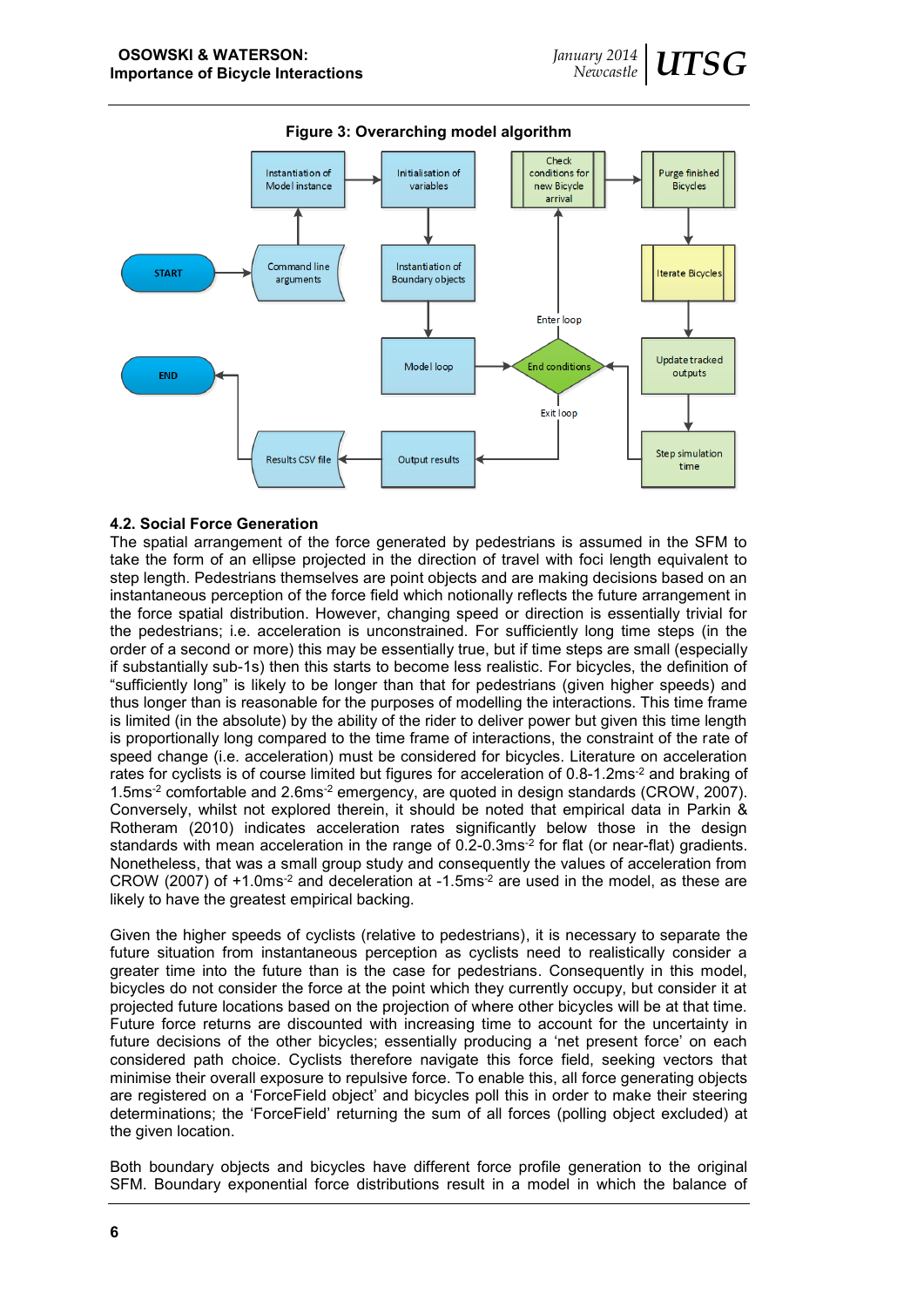

forces is sensitive to path width as the exponential distribution has infinite extent. To avoid this, and given that cyclist boundary effects are poorly understood, a simple linear function for force was used which decreases with distance from the wall and reaches zero at a distance of 0.5m (i.e. simulating kerb-shyness; Department for Transport, 2008). Thus the balance of the interactions with other bicycles and with the boundaries is broadly decoupled from the path width for the purpose of this model, with the exception of those in close proximity to the path edge where avoidance behaviour is as expected.





**Figure 5 (right): Illustrative force profile for boundaries.**

Bicycle force generation follows an exponential distribution akin to the original SFM but with an additional overlay reflecting the cyclist envelope. Pedestrians in the SFM are treated as point objects; by contrast, bicycles cannot compress one another (Helbing et al., 2005) nor rub against one another (Helbing et al., 2000) and simultaneously maintain the ability to cycle (compared to pedestrians which to some extent, are 'compressible'). Physical contact between cycles is almost certainly, by definition, a crash and is not recoverable in trivial time. The equivalent in a pedestrian model would be pedestrians physically falling over one another. Clearly, such a mode of operation is not appropriate for 'usual' operation and thus is not proposed to be transferred to the bicycle model here. As an alternative, it is proposed to overlay a force equal to the bicycle maximum over the physical area of the bicycle. For simplicity, this is approximated to a rectangle with dimensions equating to a bicycle. Such a dimension incorporates the rider, clearance for steering and potential panniers etc. For the remaining bicycle force, elliptical spatial force profiles are proposed reflecting the inappropriateness of a circular approximation for a bicycle/cyclist combination.

#### **4.3. Force Perception Angle**

The SFM considers a potential view-cone and Helbing & Molnár (1995) proposed a reduction factor of 0.5 for pedestrians outside of it (i.e. to the rear). However, combined with the directionality of the force, the result is a 'pushing' force from a pedestrian approaching from behind. Helbing & Molnár were primarily concerned with crowd crushes wherein pushing forces are explicitly non-trivial.

For bicycles in 'usual operation', a simple reduction by half of other agents to the rear is





not realistic for two reasons. Firstly, a reduction factor in the order of a half for anywhere outside the view-cone is suggested for pedestrians but it requires substantially more effort to look directly behind whilst cycling than is the case for walking. Secondly, it is debatable whether a cyclist (or a pedestrian) would feel a pressure to cycle substantially faster due to a perceived social pressure of cyclist(s) behind them. The second issue is alleviated through the use of a scalar force field which, given the proposed directional choice algorithm, does not fundamentally change the operation of the model. With regard the reduction factor, three different perception profiles are proposed (see Figure 6):

*This paper is produced and circulated privately and its inclusion in the conference does not constitute publication.* **7**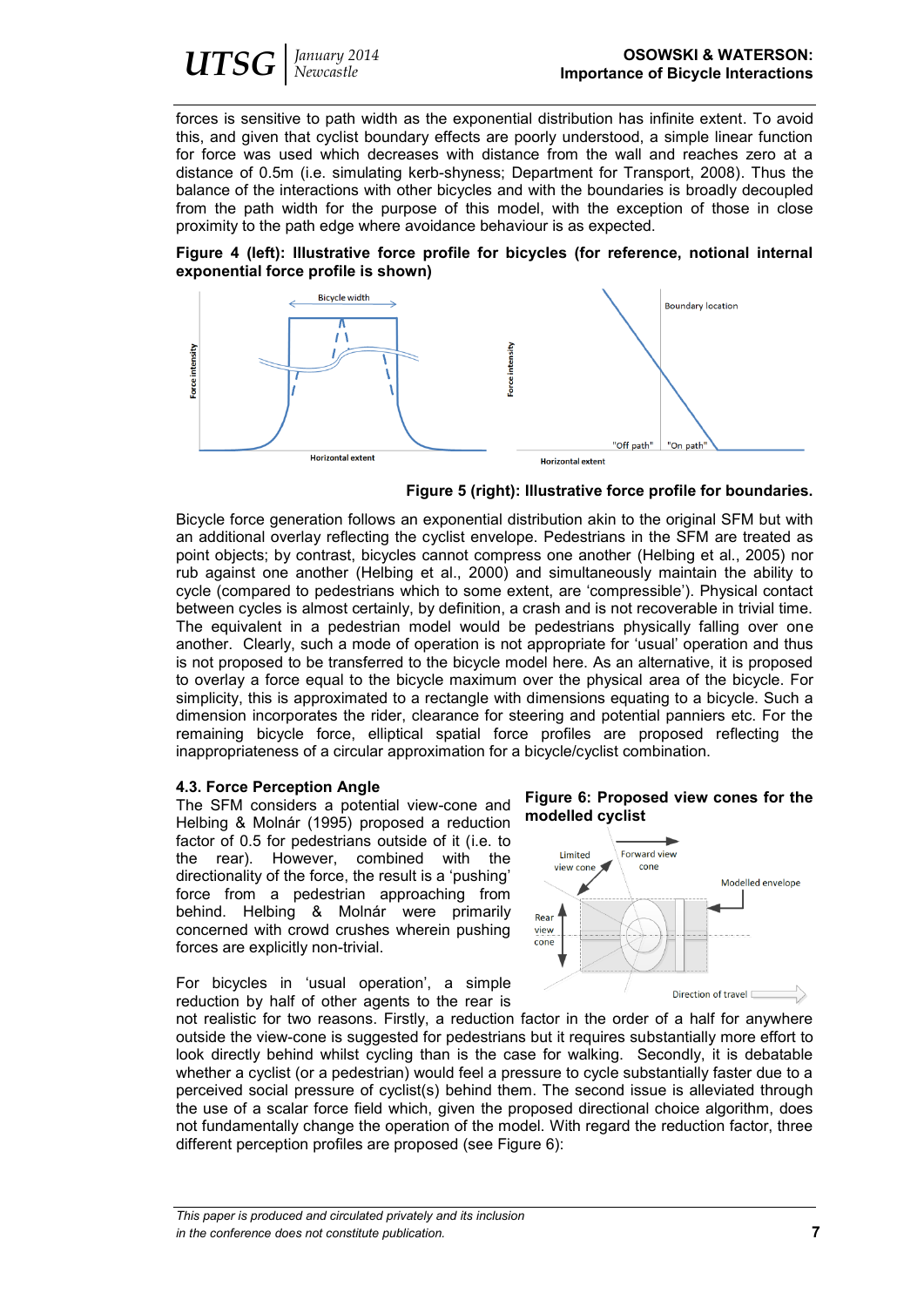- If the perceived bicycle is within the forward view-cone (e.g. within  $\pm 100^\circ$ ), then the full force effect of that bicycle is perceived. This area requires no effort to view on behalf of the perceiving cyclist.
- If the perceived bicycle is within the side view-cone (e.g. within  $\pm 160^\circ$  but not within ±100°) then notionally, this would require the cyclist to turn his or her head to observe them. This requires effort on behalf of the cyclist and may result in them not being observed if the cyclist is otherwise engaged. This equates with the side blindspots for a motor vehicle driver. As a result, the effect of bicycles that would be within these view-sectors is reduced.
- If the perceived bicycle is not within the side or front view-cones, (e.g. not within ±160°) then the cyclist would have to turn their head and torso simultaneously; a difficult task on a bicycle whilst maintaining full control. Consequently, these bicycles are perceived less the side view-cones (in this model, for simplicity, ignored entirely).

## **4.4. Bicycle Operation and Speed Selection**

Finally, pedestrian speed in the SFM is only bounded at the maximum; i.e. pedestrians can move at very low speeds. Whilst this may be realistic for pedestrians who can essentially reduce step length and walking cadence continuously to zero, cyclists are limited by a minimum speed below which they cannot maintain balance on the bicycle and (usually) react by lowering one or both feet to the ground. Navin (2004) found empirically this minimum speed to be 3.3ms<sup>-1</sup> (0.9kmh<sup>-1</sup>, 2.1mph). CROW (2007) indicates that below a speed of 12kmh-1 (3.3ms-1 , 7.5mph), instability of the rider increases (though riding is still possible). In neither case is a distribution around these values available. Recognition of a minimum cycling speed is therefore also incorporated into the model.

Bicycles are instantiated with a desired speed drawn from a Normal distribution based on literature values (CROW, 2007) and with Poisson distributed arrival intervals for the given rate of arrival. Bicycles are removed from the pathway after a fixed distance. Each bicycle is iterated according to the loop detailed in Figure 7.



**Figure 7: Bicycle iteraton algorithm**

Bicycles iterate by first establishing the projected repulsive force at each time step forward and discounted exponentially against increasing time (reflecting uncertainty) to a 'net present force'. The direction with the lowest overall discounted repulsive force is chosen. For simplicity, a unitary exponential discount was used.

Bicycle speed selection is achieved by first defining two states: that of "foot down" and "foot up". Should the cyclist have their foot down then the consideration is simply if they can move into the space immediately in front of them; if clear, then the foot is raised and the speed set to the minimum sustainable. This parallels shuffling behaviour of pedestrians and allows a group of cyclists to `bunch up', as for example, would happen at signals.

Alternatively, if the cyclist has their foot up  $-$  i.e. they're travelling faster than the minimum sustainable speed – then the positive acceleration (capped positive and negatively by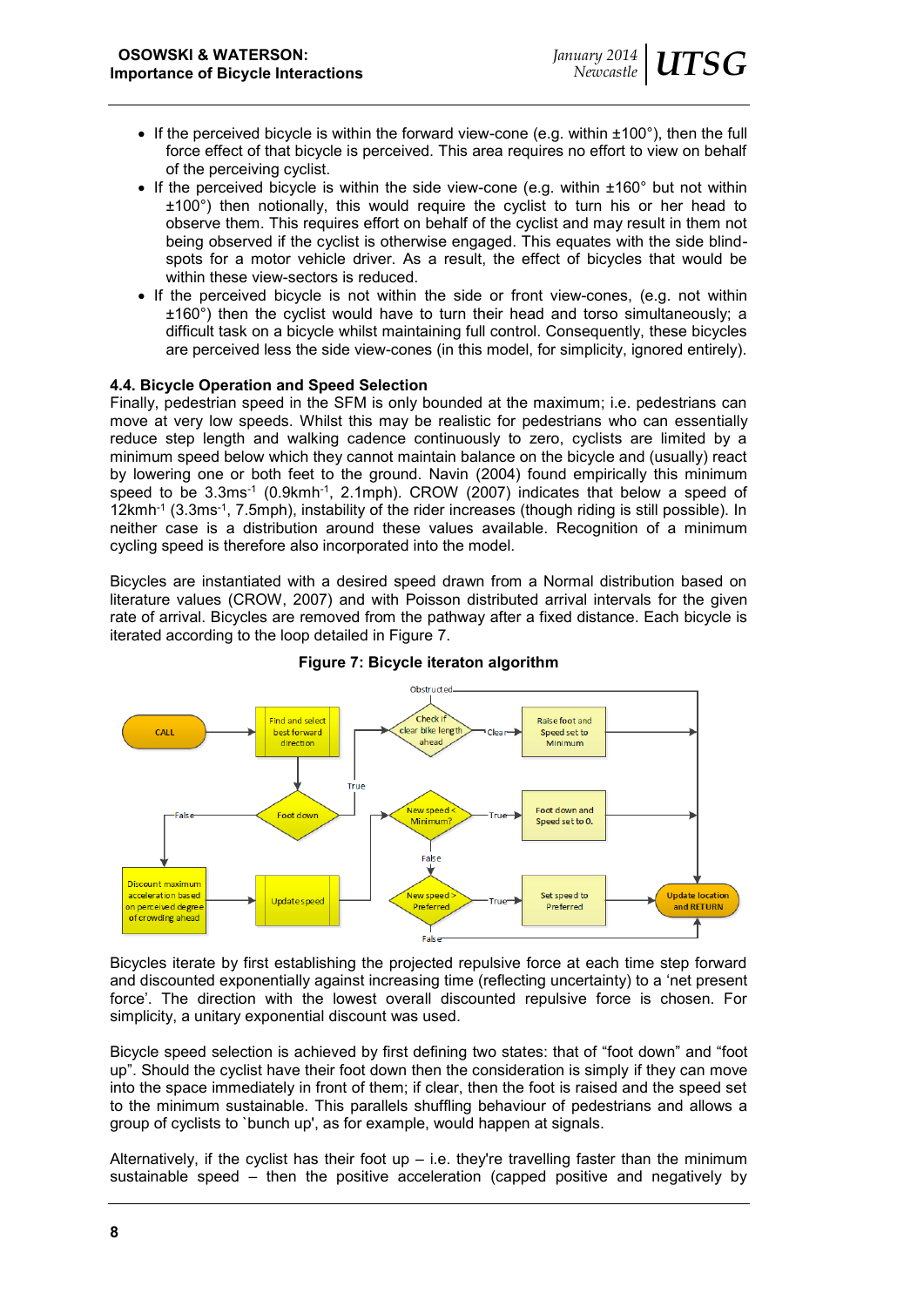literature values; CROW, 2007) is reduced based on the overall force on the chosen vector which, if sufficient, results in deceleration and thus slowing. Resulting speeds are capped at the desired maximum and by the minimum sustainable (which if the speed would fall below, the `foot down' state is activated).

Speed changes are therefore made in a parallel manner to the SFM in that the perceived force results in a change in speed (note speed not velocity, as speed and direction have been decoupled in this model). However, force perception is that on the chosen vector thus the cyclist is, more realistically, making determinations based on a perceived future situation and not a current instantaneous measure.

Finally, once direction and speed selection have taken place, spatial location is updated. The model iterates through every bicycle once per time step. Visual inspection allowed validation to ensure the model was behaving as expected in so far as bicycles react appropriately to obstacles and to one another.

## **4.5. Model Parameters**

A number of parameters are necessary to operate the model (Table 2). The parameter space explored for the model exists in two-dimensions defined by path width and bicycle arrival rate. All other parameters remain constant between runs.

| TAMIC 4. MUUCI PATAITICLUI S     |                                  |                                   |                         |  |  |  |
|----------------------------------|----------------------------------|-----------------------------------|-------------------------|--|--|--|
| <b>Parameter</b>                 | Value                            | <b>Parameter</b>                  | Value                   |  |  |  |
| Simulation length                | 300.0s                           | Bicycle maximum deceleration      | $-1.5$ ms <sup>-2</sup> |  |  |  |
|                                  | (0.1s step)                      | (CROW, 2007)                      |                         |  |  |  |
| Bicycle traversal length         | 75.0m                            | Bicycle min. speed (Navin, 1994)  | $0.92ms^{-1}$           |  |  |  |
| Boundary force spread            | 500                              | Bicycle maximum steering angle    | $40^{\circ}$            |  |  |  |
| Boundary force scaling           | 10000                            | Bicycle steering step             | $4.0^\circ$             |  |  |  |
| Bicycle force spread             | 75                               | Bicycle forward planning step     | 0.25s                   |  |  |  |
| <b>Bicycle force scaling</b>     | 375                              | Bicycle fwd. max. planning time   | 5.0s                    |  |  |  |
| Bicycle force ellipse foci dist. | 5000mm                           | Bicycle fwd. planning decay const | 1.0                     |  |  |  |
| Bicycle width                    | 750mm                            | Bicycle angle of sight            | $100^\circ$             |  |  |  |
| Bicycle length                   | 1800mm                           | Bicycle angle of reduced sight    | $160^\circ$             |  |  |  |
| Bicycle speed mean and           | $\mu$ =4.02ms <sup>-1</sup>      | Crowding reaction factor          | 0.4                     |  |  |  |
| standard dev. (CROW, 2007)       | $\sigma = 0.21$ ms <sup>-1</sup> |                                   |                         |  |  |  |
| Bicycle maximum acceleration     | $+1.0$ ms <sup>-2</sup>          | Side (rear) reaction factor       | 0.1(0.0)                |  |  |  |
| (CROW, 2007)                     |                                  |                                   |                         |  |  |  |

## **Table 2: Model parameters**

## **4.6. Model Outputs**

Model outputs are recorded to files and have been retained for analysis. Recording is also made of random seed variables for full reproducibility. Primary outputs are recorded as follows:

- Average proportion of bicycles experiencing a crash condition: i.e. intersection with another bicycle, boundary or off-path area;
- Average distance to the nearest bicycle: in essence, a measure of density; and
- Average speed of bicycles.

Outputs are recorded for each run and for the results presented in this paper, runs were undertaken 25 times per parameter combination.

## **Figure 8: Demonstration of model graphical user interface**

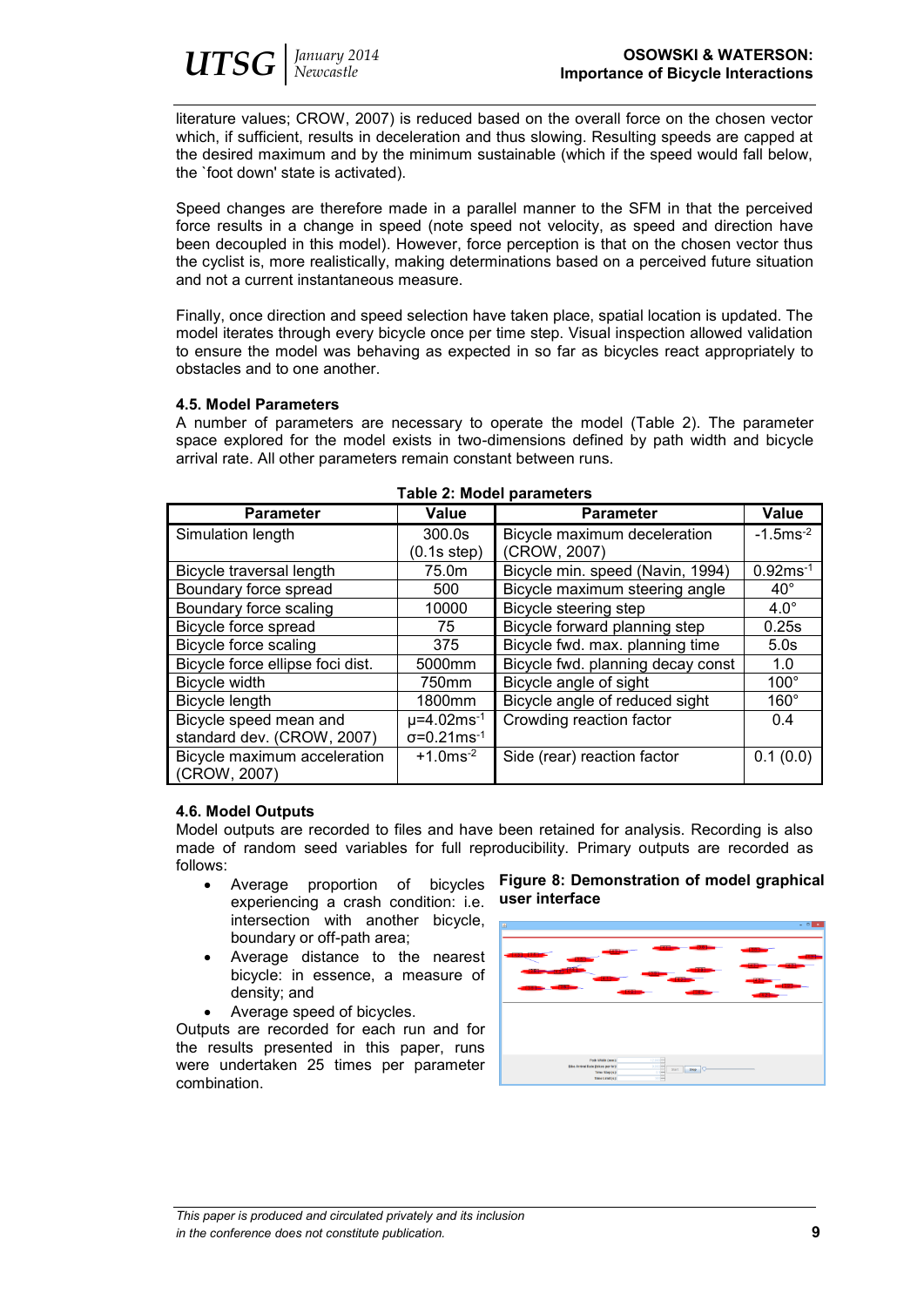#### **5. Results**

The primary design purpose of the model is to assess the validity of the non-interference assumption for bicycles. The basic concept of interference is obviously intuitive however this does not necessarily render the assumption invalid, potentially only a simplification necessary for modelling. Therefore, should the assumption be a valid simplification, one would expect there to be a trivial (or indeed zero) rate of bicycle collisions within the range of values quoted in Botma (1995) and consequently informing the Levels of Service in the Highway Capacity Manual. Given that any non-trivial rate of collisions would result in an unacceptable user experience, findings of substantial collisions would render the use of the proposed range of values for good to medium Levels of Service to be invalid.

The model was run across a range **Figure 9: Plot of model-derived speed-flow curve** of path widths and a range of bicycle arrival rates, both with and without the ability of bicycles to impede one another. A plot of bicycle speeds against arrival rate (Figure 9) results in a 'classic' speed-flow curve. This confirms that the model is, to some extent, producing valid behaviour that<br>correlates qualitatively with correlates qualitatively experience and empirical data from Navin (1994). Speeds remain relatively unconstrained until



approaching 500bphpm where they begin to degrade progressively more rapidly before dropping, on average, below the minimum sustainable (0.9ms-1 from Navin, 1994) at approx. 900bphpm before levelling off at about 0.3ms-1 (note this is possible as some bicycles are static and some will be moving at a low speed).

Speed selection behaviour and differential directional perception were removed from the model. This provides the closest replication of the core assumption in Botma (1995). The removal of directional perception gives the greatest opportunity for bicycles to get out of one another's way and avoid collisions and thus would be an absolute best case for validating the assumption. Following the runs, parameter combinations were normalised to a combined bicycles per hour per metre of width measure. Figure 10 illustrates the results.





As the rate of bicycle arrival increases, as expected, the rate of crashing increases. In both cases, higher than approximately 600 bicycles per hour per metre width (bphpm) arrival rate, crash rates begin to increase to a non-trivial level. For the fixed speed model, this happens gradually reaching 10% of bicycles experiencing a collision at 1100bphpm (though clearly the situation would be unacceptable long before 10% was reached). For the (more realistic) variable speed model, at around

600bphpm, collision rates start to increase very rapidly reaching 10% before approx. 700bphpm. Both have negligible collision rates below 500bphpm.

Comparison of Figures 9 and 10 indicates that the rapid increase in crashes recorded is closely tied with the fall in average bicycle speeds. Graphical inspection of the model indicates the mode of flow breakdown is generally a multi-bicycle collision occurring after the point of instantiation. This is expected as the entry into the model is effectively a bottleneck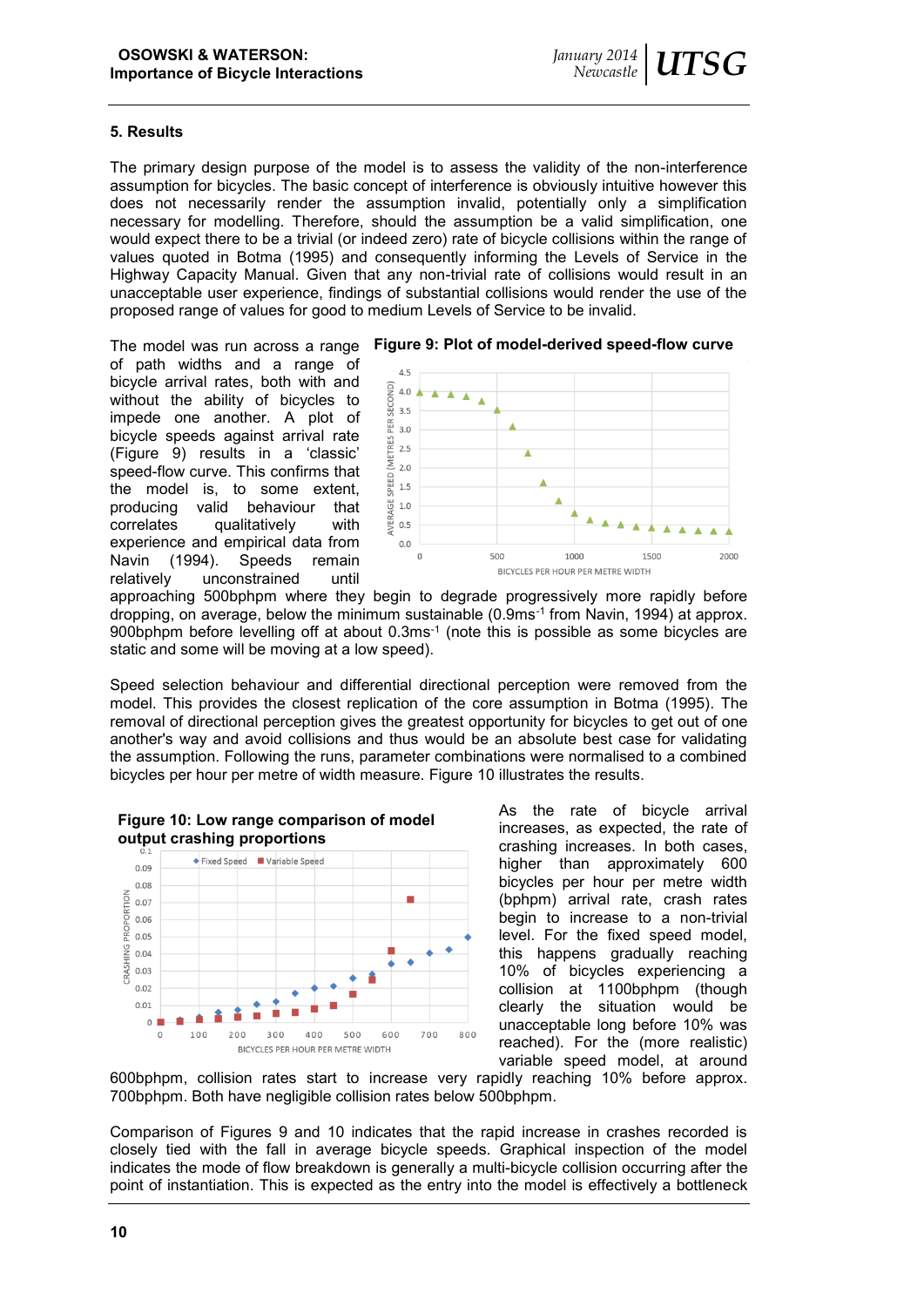

(from infinite width to fixed-width space) and instantiation is not slowed if there is not space into which the bicycles can arrive. This correlates with work relating to pedestrian bottlenecks (Hoogendoorn & Daamen, 2005). The area of the speed-flow curve where average speeds degrade is characterised by a bimodal spread of simulation results (for a given parameter pair) between those runs in which flow does not breakdown and those in which it does. The only variable between these circumstances is the stochastic variation of instantiation. In this sense, this parallels highway traffic where flow breakdown can occur due to the 'noise' in the system in the absence of any exogenous factors.

## **5.1. Comparison to Literature Values**

Table 1 summarised the literature capacity rates. At the low end, CROW (2007) specifies a comfortable capacity in the range 75-187.5bphpm; at the high end, Navin (1994) extrapolated a capacity of 4000bphpm. The model outputs indicate that capacity (i.e. where service quality collapses in a step-change/flow-breakdown manner) is within the range bound by these values at approximately 500-600bphpm. Given it is a comfort value, the CROW value is perhaps most appropriate as a design aim however the actual capacity of infrastructure is indicatively higher by between 3 and 8 times. By contrast, the Navin (1994) value of 4000bphpm and the Vejdirektoratet (2012) value of 1000-1500bphpm are potentially excessive by an order of magnitude.

Interestingly, the degradation of speeds and increase in crash rate occurs at roughly the same values indicated as a maximum by Botma (1995). This is likely coincidental given the method of their derivation and in any case, would be relatively arbitrary if instead defined in a circumstances where crashes could not be ignored given the smooth increase in crashing rates with arrival rates. If even a few percent of crashes is considered unacceptable (given the model instantiation function, one would expect rates close to but not necessarily equal to zero for all arrival rates), it is worth noting that under fixed-speed non-interaction, crash rates increase over 1% by 250bphpm whereas stay below 1% up to 450bphpm for variable-speed bicycles (Figure 10). This, and the visually clear qualitative difference, indicates that the interaction of bicycles is key at lower flow ranges likely to be most commonly experienced.

## **6. Conclusions**

A detailed review of the literature indicates that there exists neither a robust measure for bicycle infrastructure capacity, nor for service quality; so consequently no real ability to economically evaluate schemes. Literature across jurisdictions is variable in detail and quantitative values with figures quoted are often historically static and show conspicuously low precision, indicative of a lack of research-based foundation. Tracing the source of various quantitative measures through the literature usually leads to a mathematical calculation of the physical capacity of a space given simply the dimensions of that space and of a bicycle. There is an inherent assumption in this that the infrastructure can operate in a satisfactory manner up to this capacity. The only widely used measure where service quality varies below the ultimate capacity, that was proposed in Botma (1995) and entrained in the Highway Capacity Manual (Transportation Research Board, 2010), assumes non-impedance of bicycles and thus approaches the same assumption from an alternative viewpoint.

A simple agent-based 2D microsimulation model based on the Social Force Model (Helbing and Molnár, 1995) was constructed to test the validity of this assumption. The results from the model demonstrate that the assumption of non-impedance results in a qualitatively different experience for the cyclist as arrival rates increase. Without impedance (i.e. using the assumptions in Botma, 1995), crashing rates increase steadily, passing 1% at 250bphpm. By contrast, a qualitatively and quantitatively different outcome results from the inclusion of speed selection behaviour which is more in keeping with basic traffic flow theory and empirical research. A 1% crash rate is not passed until 450bphpm and then crashes increase dramatically giving a sudden degradation in service for end users (indicative of flow breakdown) and a fundamental change in flow regime between acceptable and unacceptable. Consequently, if it is desired to begin to utilise robust quantitative tools to value bicycle infrastructure schemes, the interaction of the bicycles cannot realistically be ignored for non-trivial rates of flow.

*This paper is produced and circulated privately and its inclusion in the conference does not constitute publication.* **11**